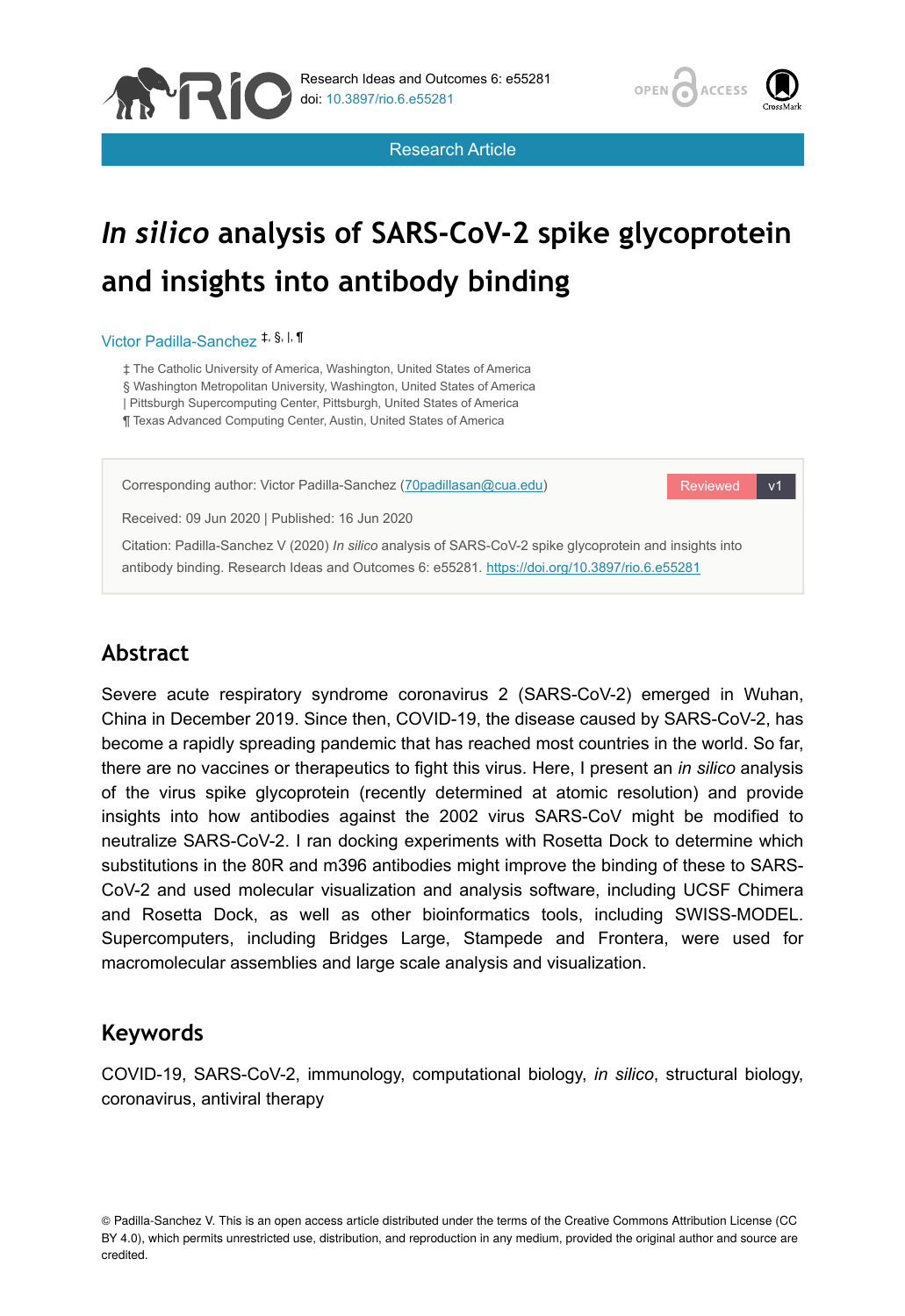## **Introduction**

COVID-19, the disease caused by the severe acute respiratory syndrome coronavirus 2 (SARS-CoV-2), presents with symptoms of fever, severe respiratory illness and pneumonia. As of April 15, 2020, SARS-CoV-2 has infected approximately 2,000,000 people, with more than 120,000 deaths. The virus is spreading exponentially worldwide and has been declared a public health emergency by the World Health Organization (WHO) (World Health Organization 2020). SARS-CoV-2 belongs to the genus Betacoronavirus and is closely related to several bat coronaviruses (Chen et al. 2020). It uses a spike glycoprotein (Chand et al. 2017), the structure of which has recently been determined at atomic resolution (PDB ID: 6VSB) to enter its target cell (Wrapp et al. 2020). The published structure shows that the spike protein has a receptor binding domain (RBD), which binds to the angiotensin-converting enzyme 2 (ACE2) receptor on host cells (Yan et al. 2020). The RBD can exist in two conformations, referred to as "up" (receptoraccessible) and "down" (receptor-inaccessible) (Wrapp et al. 2020). The *in silico* structural analysis showed that ACE2 and potential antibodies bind in the same location on the spike protein (Hwang et al. 2006,Sui et al. 2004). An antibody should thus be very effective in preventing viral spread by blocking the ACE2 binding site in the RBD. Two potent neutralizing human monoclonal antibodies, 80R and m396 (Prabakaran et al. 2006, Hwang et al. 2006), which bind to the RBD of SARS-CoV, the virus responsible for the 2002–2004 outbreak of severe acute respiratory syndrome, did not, however, bind to the RBD of SARS-CoV-2. Here, I report insights into sequence differences that affect the ability of 80R and m396 to bind to the SARS-CoV-2 RBD (Cuesta et al. 2010). Understanding why 80R and m396 do not bind to the SARS-CoV-2 spike protein could pave the way to engineering new antibodies that are effective against SARS-CoV-2. Mutated versions of the 80R and m396 antibodies could then be produced and administered as a therapeutic to fight the disease and prevent infection (Norman et al. 2019, Zhao et al. 2018). The ACE2 dimeric structure in complex with the SARS-CoV-2 RBD has also recently been determined at atomic resolution (PDB ID: 6M17) (Yan et al. 2020). I have now built a structural model of SARS-CoV-2 infection (Fig. 1), which provides further insights into antibody binding and should contribute to solving the complex problem of preventing viral spread (Pettersen et al. 2004).

## **Material and methods**

Structural analysis was performed using UCSF Chimera software (Pettersen et al. 2004) on a desktop computer and on high-performance computers, including Bridges Large (Pittsburgh Supercomputing Center) and Stampede2 and Frontera (Texas Advanced Computing Center). Structural models were built using the SWISS-MODEL (Waterhouse et al. 2018) server at the University of Basel, Switzerland. Rosetta Dock and Snugdock software (Lyskov and Gray 2008, Lyskov et al. 2013, Sircar and Gray 2010, Weitzner et al. 2017) were used for docking experiments between the RBD of SARS-CoV-2 and *in silico*mutated 80R and m396 antibodies according to their described protocols. PDBEPISA server was used to analyze the structure energies and residue-residue interactions while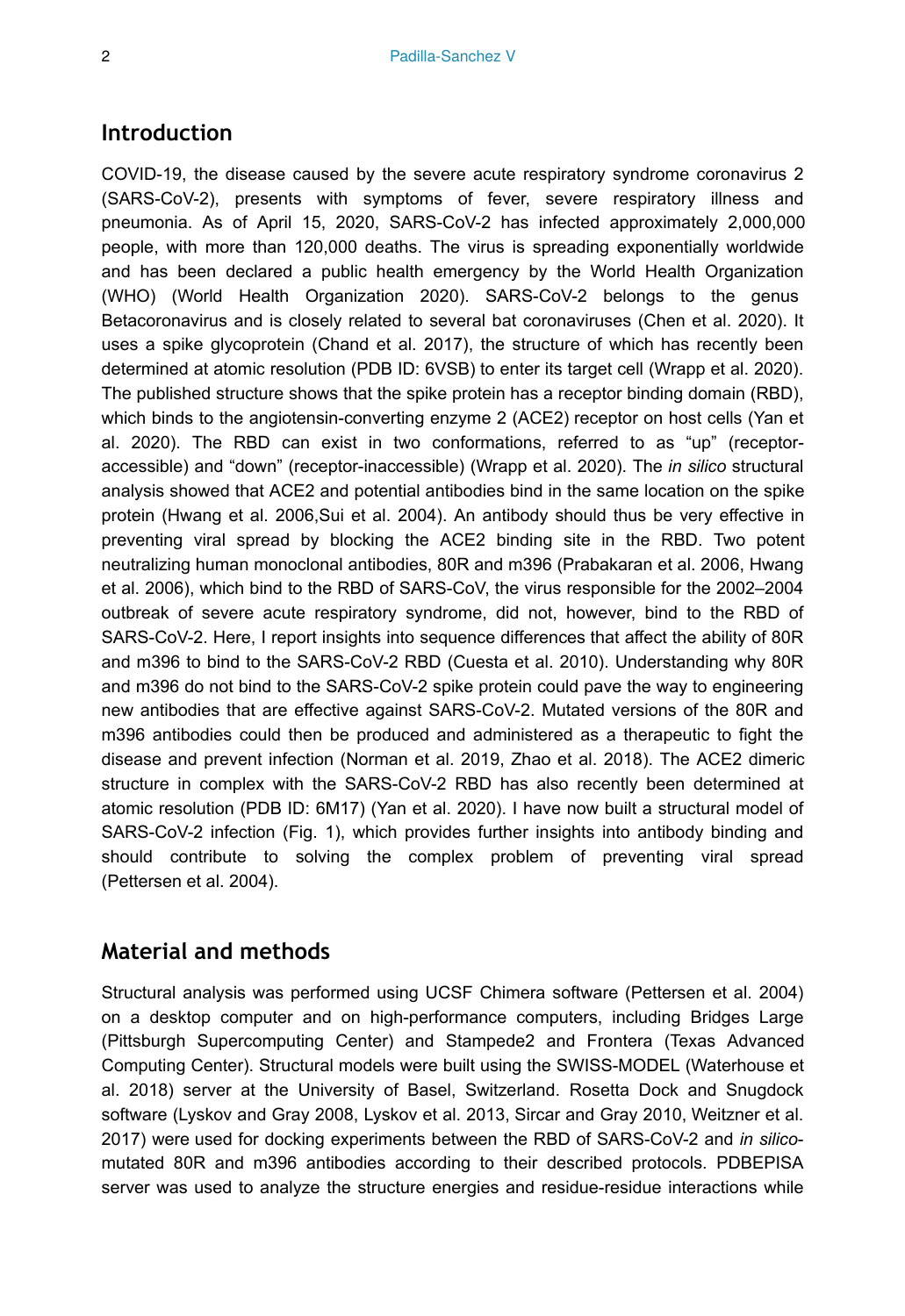the Therapeutic Antibody Profiler server was used for developability studies (Dunbar et al. 2016).



#### Figure 1. doi

Structural model of SARS-CoV-2 infection. This structural model was built with UCSF Chimera using high-performance computers (Bridges Large and Frontera). The model shows 16 viruses, with the spike proteins shown in green (PDB ID: 6VSB) and an actual lipid bilayer membrane, with ACE2 dimers shown in magenta. All these structures are at atomic resolution. The length of the membrane is approximately 1 micrometer.

## **Results**

#### **Analysis of SARS-CoV-2 spike glycoprotein**

The tertiary structure of the SARS-CoV spike protein bound to ACE2 (Song et al. 2018, Wan et al. 2020), obtained from [RCSB \(](https://www.rcsb.org/)PDB ID: 6ACG), and the tertiary structure of the SARS-CoV RBD bound to 80R (PDB ID: 2GHW) were superimposed, and the primary sequences were aligned (Fig. 2). A structural model for the SARS-CoV-2 RBD was constructed using SWISS-MODEL and superimposed by sequence alignment and tertiary structures (Fig. 2). In the secondary structures of the spike proteins, helices are shown in red, strands are shown in yellow and loops are shown in green; ACE2 is brown and 80R is cyan. I found that the 80R antibody and ACE2 bind in the same location, which perfectly explains how the antibody prevents infection by competing with ACE2. The structure of the SARS-CoV-2 spike protein (PDB ID: 6VSB) RBD has many loops missing (data not shown). Because these are essential for binding to ACE2, the model was constructed with a valid structure to run docking experiments. Furthermore, glycans in the PDB 6VSB show no interference with 80R binding even in predicted sites but not in the crystal structure (Fig. 2).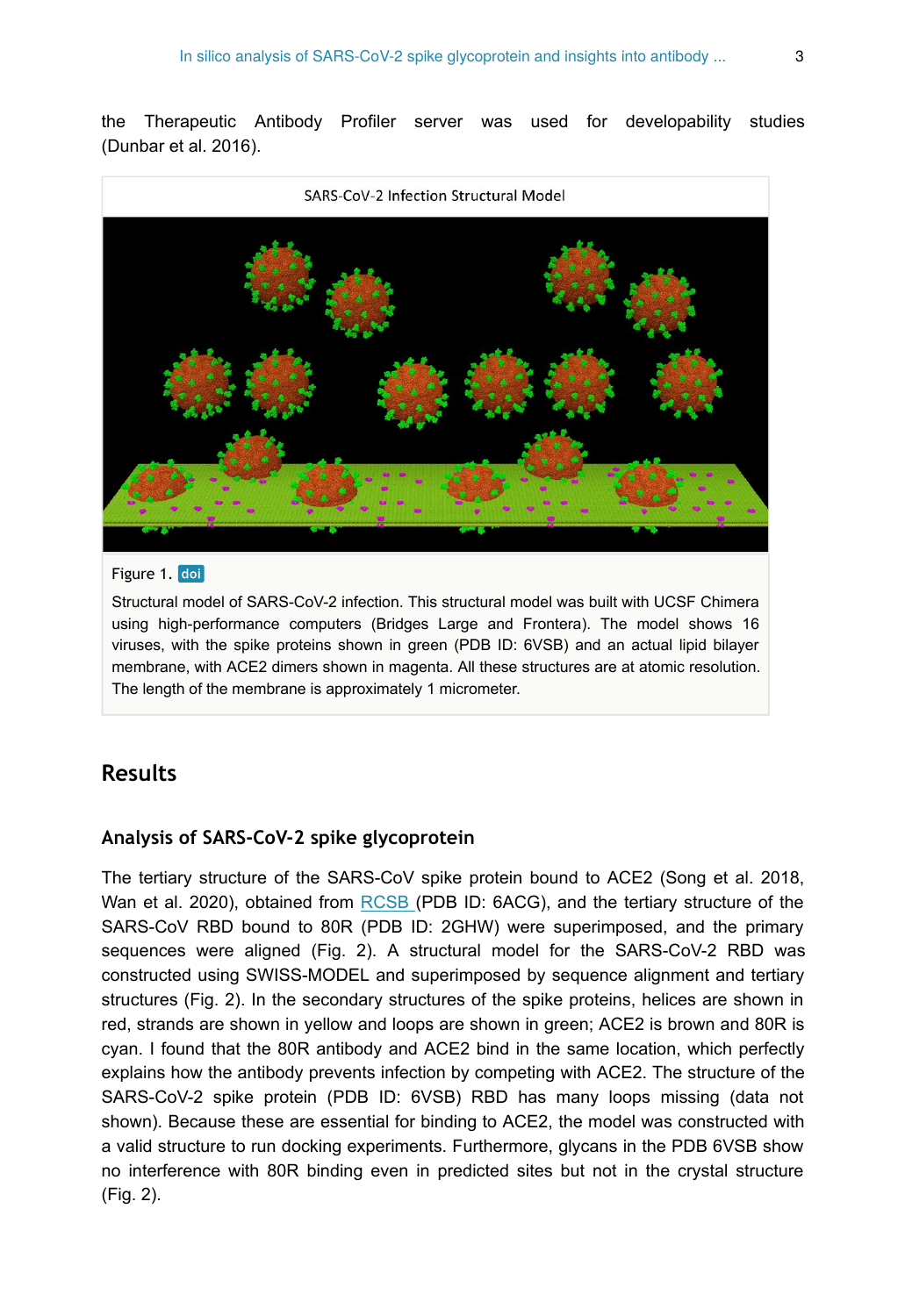

#### Figure 2. doi

Structural analysis of SARS-CoV spike glycoprotein. In A the SARS-CoV spike protein (PDB ID: 6ACG) is shown bound to ACE2 (brown) and 80R antibody (cyan), superimposed on the same binding site. In B the spike protein is shown bound only to the 80R antibody (PDB ID: 2GHW), with the structural model of the RBD of the SARS-CoV-2 spike protein (magenta) containing the missing loops. This homology model served as the basis for the docking experiments. In C it is shown a spike colored by subunit and showing the glycans. There are only two possible glycans in RBD region at 331 and 343 and neither of these sites affect the 80R binding.

### **Introduction of** *in silico* **mutations into the 80R antibody**

Sequence alignments between SARS-CoV RBD and SARS-CoV-2 RBD were built in UCSF Chimera. There are many sequence differences between SARS-CoV and SARS-CoV-2 in the 80R-RBD interface, which explains why the 80R antibody binds with high affinity to the spike protein of SARS-CoV but not to the spike protein of SARS-CoV-2. In the SARS-CoV-2 RBD, polar residues are replaced by neutral residues, which disrupts the binding interactions between 80R and the RBD in the SARS-CoV-2 spike protein. Insertion of a glycine residue at position 482 also twists one of the interacting loops located at E484, which then clashes with the 80R antibody in the superimpositions. To avoid this clash and allow better antibody binding to the RBD in SARS-CoV-2, the 80R partner residue should be replaced by a different residue. I carefully selected six alternative residues, introduced these one at a time, and ran docking experiments using Rosetta Dock (Lyskov and Gray 2008, Lyskov et al. 2013) to explore the new interactions (Fig. 3). Aromatic-aromatic interactions between residues that are within  $8 \text{ Å}$  of each other are very important for protein structure and protein-protein recognition (Lanzarotti et al. 2011). According to the structural analysis in Chimera, there are many aromatic residues in the RBD of SARS-CoV-2 and I therefore introduced aromatic residues into 80R to match the RBD aromatic residues. My strategy was to thus increase aromatic-aromatic interactions, avoid the clash with E484 and maintain the solubility of the antibody by introducing substitutions, without introducing major changes in the 80R antibody. In support of my findings for the 80R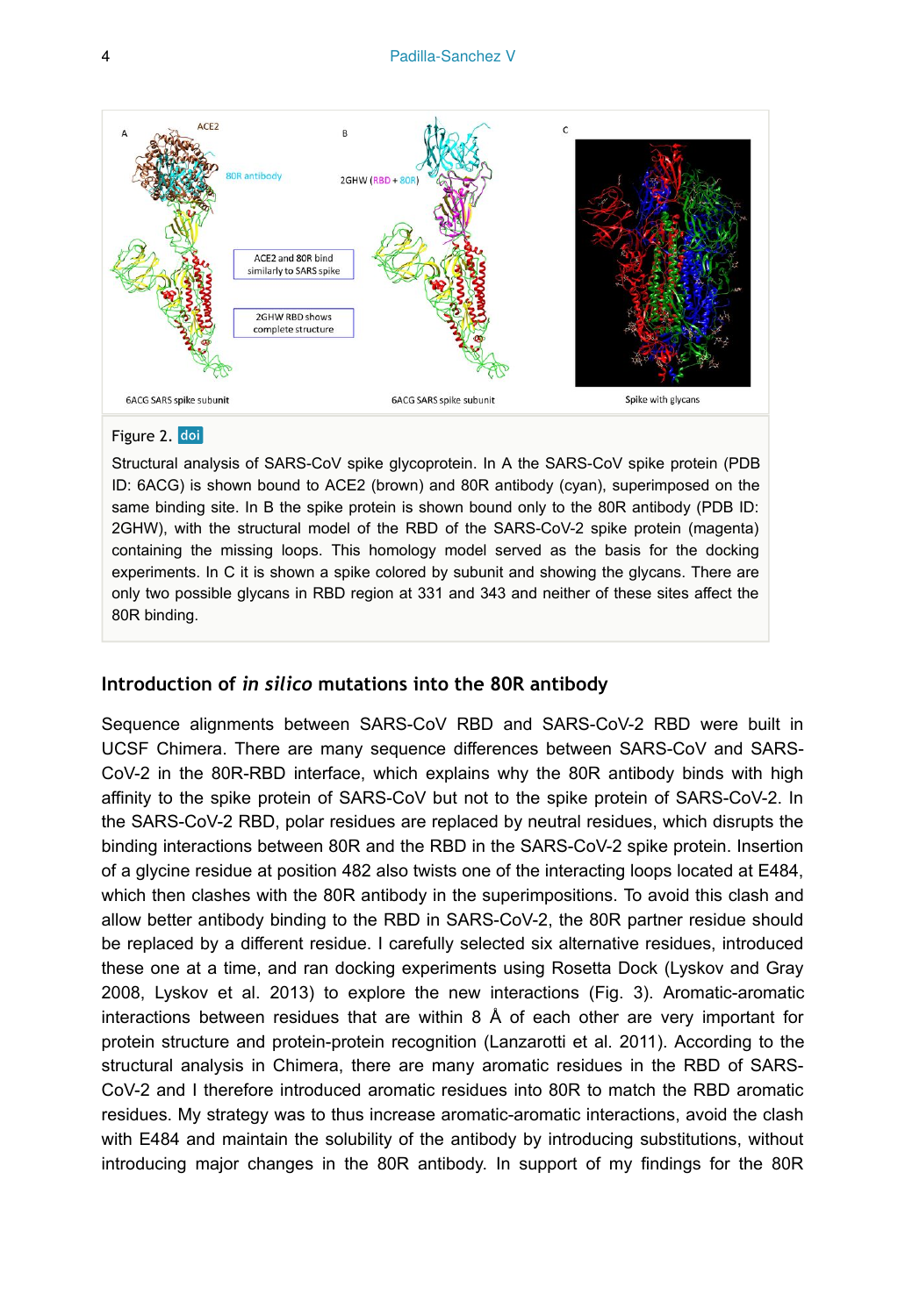antibody epitope, an epitope for another SARS-CoV-2 antibody (CR3022) was recently reported to contain many aromatic residues (Yuan et al. 2020).



#### 80R Mutant: R102F, S103F, R152F, S186F, T206G, S210F, N227F

#### Figure 3. doi

Docking interface between the modified 80R antibody and the RBD of the SARS-CoV-2 spike protein. The model shows the structural interface with the 80R antibody above and the RBD below. The seven substitutions in 80R are shown in magenta and RBD residues are shown in cyan. Notice how the substitutions in 80R allow new aromatic-aromatic interactions that improve binding to the RBD and are not present in wild type 80R. E484 is shown pointing towards the beta strand of 80R and a glycine substitution was therefore introduced to avoid clashes.

I made a structural model of mutated 80R with SWISS-MODEL and positioned this model close to the RBD region. I used Rosetta Dock in Stampede2 supercomputer to run docking experiments with the following mutations in 80R R102F, S103F, R152F, S186F, T206G, S210F and N227F. These mutations were intended mainly to increase aromatic-aromatic interactions and to avoid contact with E484 (T206G) (Fig. 3). The following aromatic interactions were achieved: F102-F103-Y505, F186-F456, F152-F210-F486, and F227- Y449. These interactions increased the binding affinity between the two partners, as demonstrated by the funnel type charts from Rosetta Dock results (Fig. 4), which show how the structures converge to the lowest possible energy state compare to wild type. Furthermore, PDBEPISA (Krissinel and Henrick 2007) server was used to get the energies of the complexes with satisfactory results for the new mutated 80Rm. Finally, the Therapeutic Antibody Profiler (TAP) (Dunbar et al. 2016) tool was used to analyze the developability of this new mutated antibody and it shows all green flags for five important characteristics to take in consideration such as hydrophobicity and charges.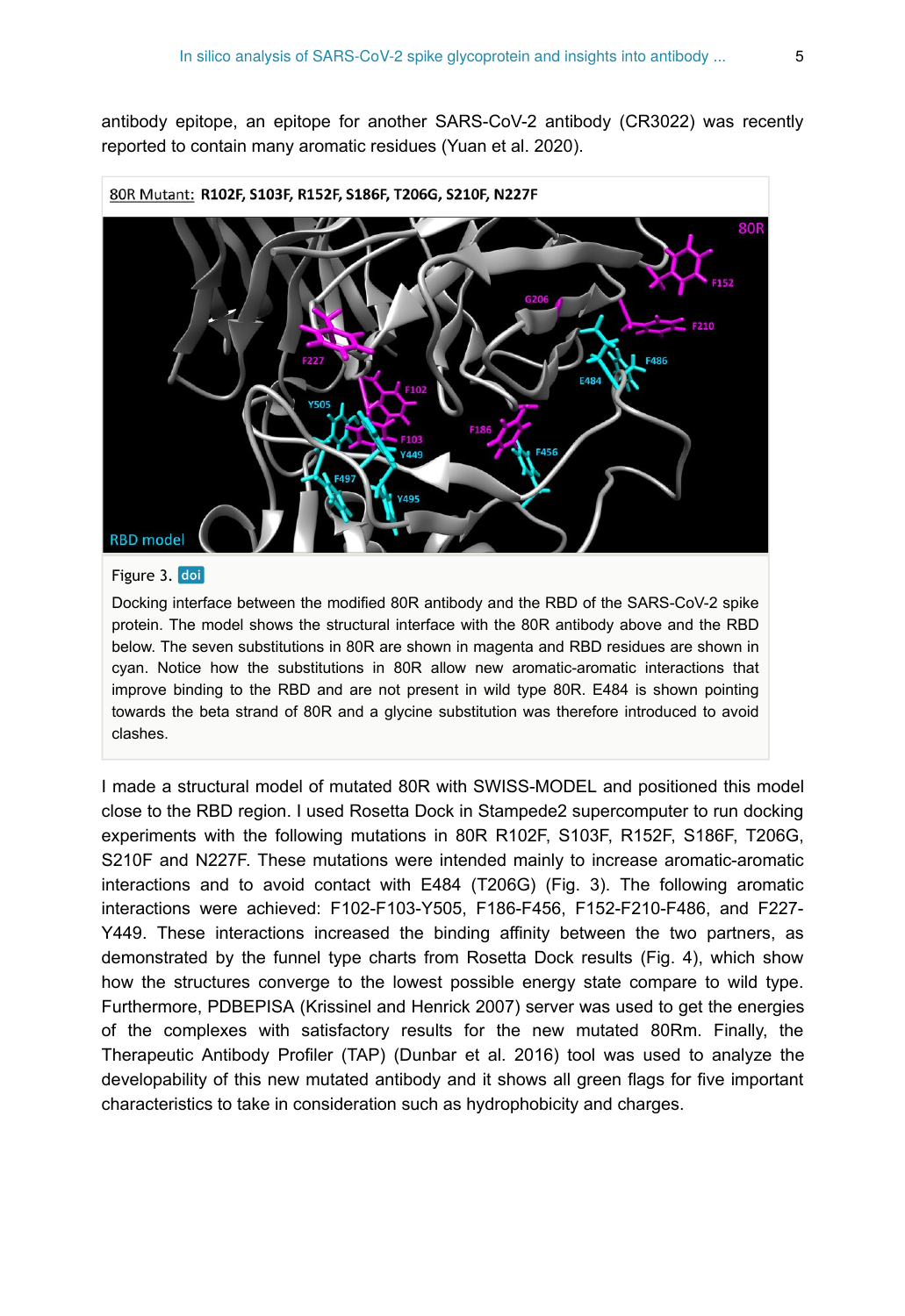

## **Introduction of** *in silico* **mutations into the m396 antibody**

Similarly, m396 antibody that neutralizes SARS-CoV binding to its RBD domain was structurally analyzed and five mutations were introduced. In this case, the analysis pointed to electrostatic interactions to maximize and one aromatic. Therefore, five mutations were introduced: in the heavy chain T52F, I56E, N58K, Q61E; and in the light chain S94E. A structure with these mutations was put close to SARS-CoV-2 RBD and docking experiments were run in Stampede2. The results (Fig. 5) show that these mutations improve binding to the level of binding seen with SARS-CoV and wild type antibody (Fig. 6). m396 mutant shows formation of 9 new salt bridges which provide great binding to the target SARS-CoV-2 RBD (data not shown). Energy analysis from PDBEPISA server shows that binding is improved significantly compared to a wild type m396 and SARS-CoV-2 RBD. Furthermore, the developability flags show green even though one is yellow but just for a short margin which may be addressed after testing in wet lab experiments if it is an issue.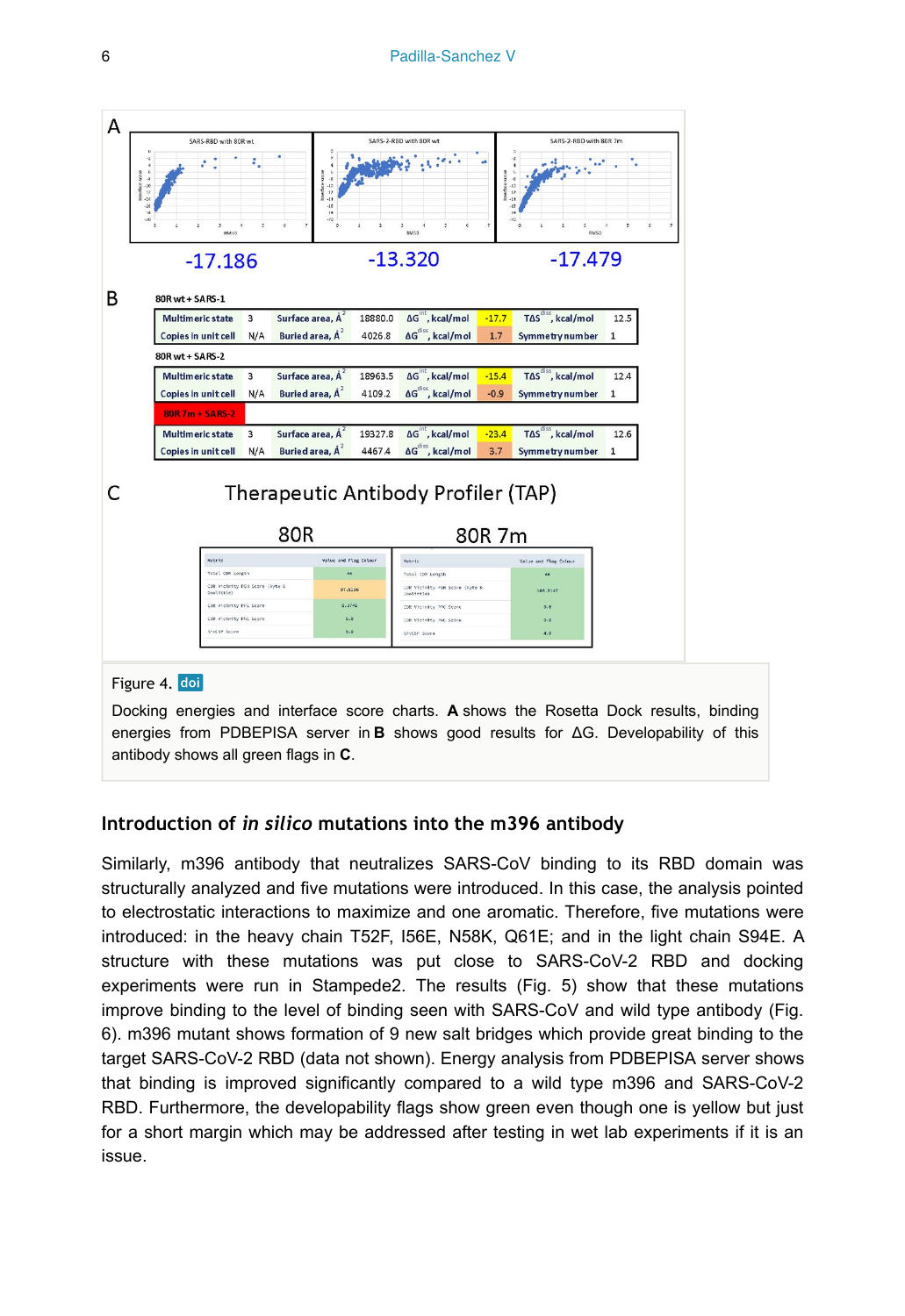

#### Figure 5. doi

Docking interface between the modified m396 antibody and SARS-CoV-2 spike protein RBD. In magenta is m396 mutant and in cyan SARS-CoV-2 RBD. These five mutations introduce many electrostatic interactions between the partners therefore stabilizing very much the binding.



#### Figure 6. doi

m396 mutations docking results. **A** shows Rosetta Dock funnels for the original partners SARS-CoV and m396, SARS-CoV-2 and m396 and the SARS-CoV-2 and mutated m396. Notice how the binding is improved to the level of the original partners. **B** shows the ΔG energies again notice the improvement of binding when the mutations are introduced. Finally, **C** shows the developability flags with only one warning that is not that far from green flag.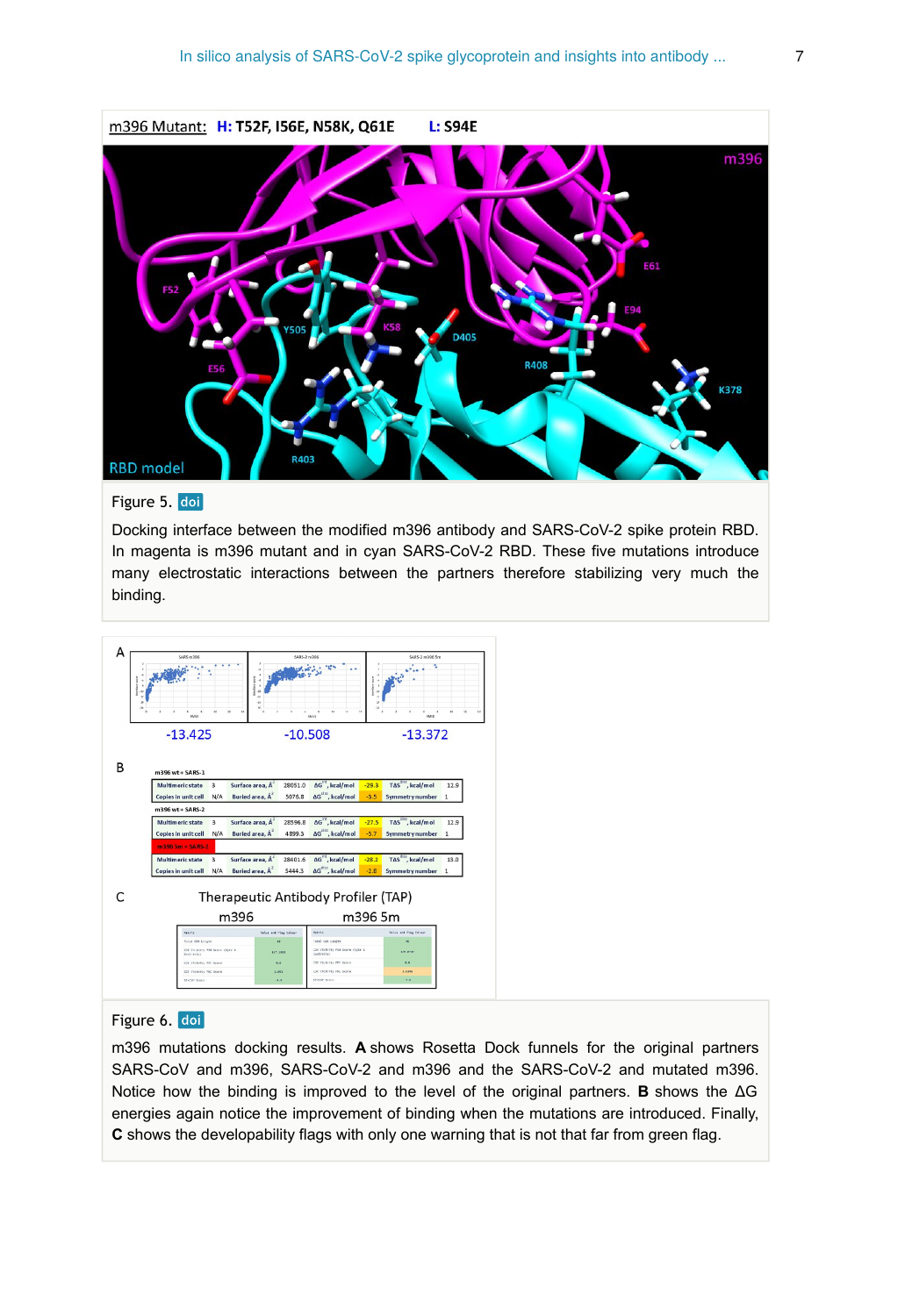## **Discussion**

Docking experiments showed that appropriate amino acid substitutions in 80R and m396 should increase binding interactions between the antibodies and the SARS-CoV-2 RBD, thus providing new antibodies with sufficient affinity for the SARS-CoV-2 spike protein to neutralize the virus. This new antibody should be expressed in vitro to study its solubility, stability, specificity and binding kinetic, and these results would be the basis for further mutations to correct some of these parameters or even improve the affinity. This methodology could be the basis for a rapid and effective generation of neutralizing therapeutic antibodies against COVID-19. *In silico* analysis is a very useful tool that structural bioinformaticians can use to guide mutagenesis to achieve a goal, in this case better affinity for the RBD of the SARS-CoV-2 spike protein. The results obtained using this relatively new branch of science must be taken with caution, but the method is becoming increasingly successful with the rapid improvement in bioinformatics tools. This type of analysis was not possible a decade ago, when scientists had to conduct mutagenesis experiments in wet laboratories. It is now possible for many scientists to use a bioinformatics approach to shorten the time needed to find new therapeutics.Further *in silico* experiments, including molecular dynamics simulations, can be performed to analyze interactions in real time, and in the future, I plan to conduct these types of experiment. Humanity is in a race to find therapeutics and/or vaccines against COVID-19 and my experimental analysis and findings should help the scientific community to quickly discover novel therapeutics.

## **Acknowledgements**

Molecular graphics and analyses were performed with UCSF Chimera, developed by the Resource for Biocomputing, Visualization, and Informatics at the University of California, San Francisco, with support from NIH P41-GM103311. The author also wishes to acknowledge the Pittsburgh Supercomputing Center and Texas Advanced Computing Center for providing supercomputers (Bridges, Stampede2 and Frontera) for the *in silico* analyses.

## **Ethics and security**

Only in silico tools were used.

## **Author contributions**

Dr Victor Padilla-Sanchez, PhD designed, executed and wrote this research.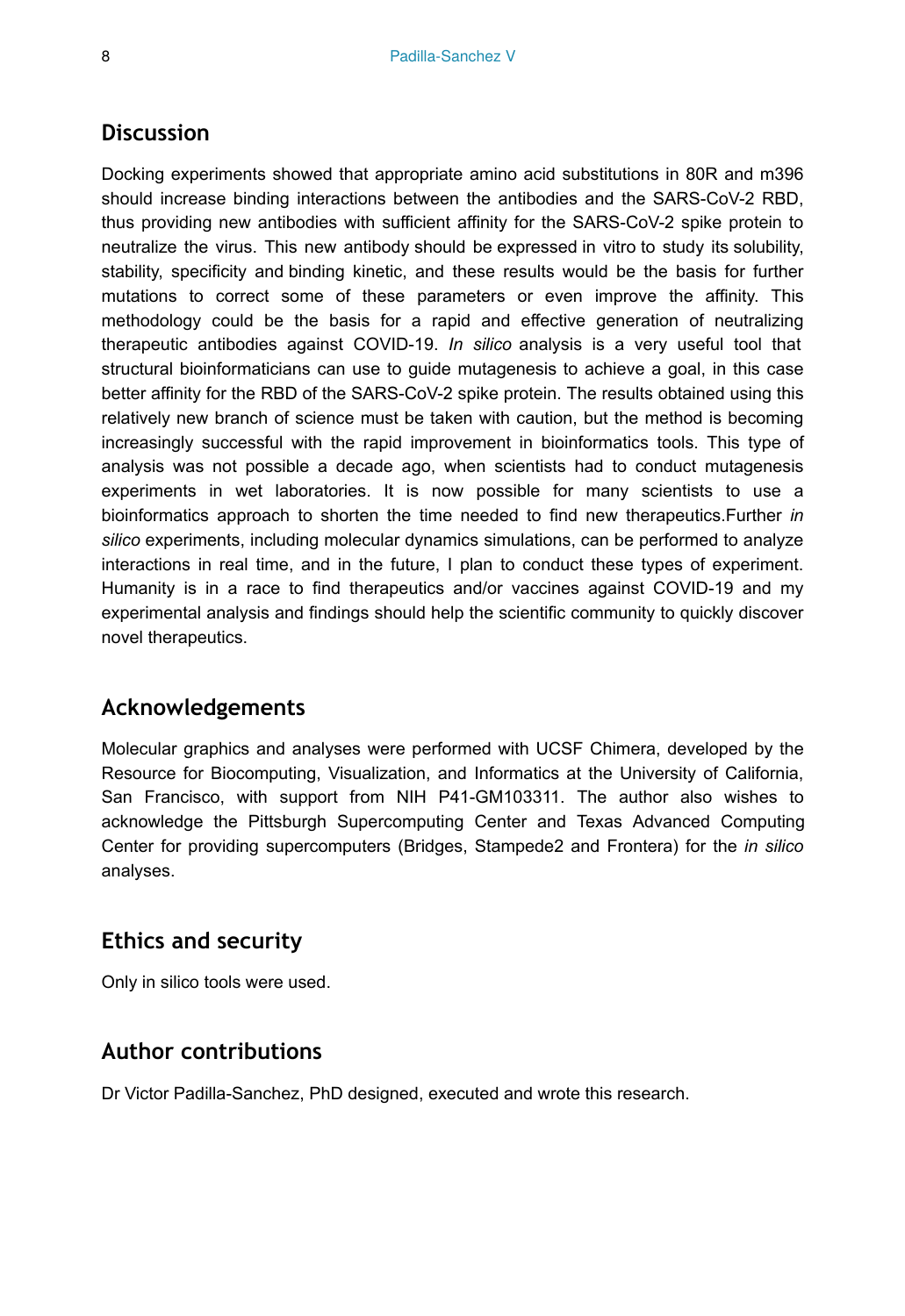# **Conflicts of interest**

The author declares that the research was conducted in the absence of any commercial or financial relationships that could be construed as a potential conflict of interest.

## **References**

- Chand S, Messina E, AlSalmi W, Ananthaswamy N, Gao G, Uritskiy G, Padilla-Sanchez V, Mahalingam M, Peachman K, Robb M, Rao M, Rao V (2017) Glycosylation and oligomeric state of envelope protein might influence HIV-1 virion capture by α4β7 integrin. Virology 508: 199‑212.<https://doi.org/10.1016/j.virol.2017.05.016>
- Chen Y, Liu Q, Guo D (2020) Emerging coronaviruses: Genome structure, replication, and pathogenesis. Journal of Medical Virology 92 (4): 418-423. [https://doi.org/10.1002/](https://doi.org/10.1002/jmv.25681) [jmv.25681](https://doi.org/10.1002/jmv.25681)
- Cuesta Á, Sainz-Pastor N, Bonet J, Oliva B, Álvarez-Vallina L (2010) Multivalent antibodies: when design surpasses evolution. Trends in Biotechnology 28 (7): 355‑362. <https://doi.org/10.1016/j.tibtech.2010.03.007>
- Dunbar J, Krawczyk K, Leem J, Marks C, Nowak J, Regep C, Georges G, Kelm S, Popovic B, Deane CM (2016) SAbPred: a structure-based antibody prediction server. Nucleic Acids Research 44 (W1): W474‑W478. <https://doi.org/10.1093/nar/gkw361>
- Hwang W, Lin Y, Santelli E, Sui J, Jaroszewski L, Stec B, Farzan M, Marasco W, Liddington R (2006) Structural basis of neutralization by a human anti-severe acute respiratory syndrome spike protein antibody, 80R. Journal of Biological Chemistry 281 (45): 34610‑34616. <https://doi.org/10.1074/jbc.m603275200>
- Krissinel E, Henrick K (2007) Inference of macromolecular assemblies from crystalline state. Journal of Molecular Biology 372 (3): 774-797. [https://doi.org/10.1016/j.jmb.](https://doi.org/10.1016/j.jmb.2007.05.022) [2007.05.022](https://doi.org/10.1016/j.jmb.2007.05.022)
- Lanzarotti E, Biekofsky R, Estrin D, Marti M, Turjanski A (2011) Aromatic–aromatic Interactions in proteins: Beyond the dimer. Journal of Chemical Information and Modeling 51 (7): 1623‑1633.<https://doi.org/10.1021/ci200062e>
- Lyskov S, Gray JJ (2008) The RosettaDock server for local protein-protein docking. Nucleic Acids Research 36 <https://doi.org/10.1093/nar/gkn216>
- Lyskov S, Chou F-C, Conchúir SÓ, Der BS, Drew K, Kuroda D, Xu J, Weitzner BD, Renfrew PD, Sripakdeevong P, Borgo B, Havranek J, Kuhlman B, Kortemme T, Bonneau R, Gray JJ, Das R (2013) Serverification of molecular modeling applications: The Rosetta Online Server That Includes Everyone (ROSIE). PLOS One 8 (5): e63906. <https://doi.org/10.1371/journal.pone.0063906>
- Norman RA, Ambrosetti F, Bonvin AMJJ, Colwell LJ, Kelm S, Kumar S, Krawczyk K (2019) Computational approaches to therapeutic antibody design: established methods and emerging trends. Briefings in Bioinformatics bbz095. [https://doi.org/10.1093/bib/](https://doi.org/10.1093/bib/bbz095) [bbz095](https://doi.org/10.1093/bib/bbz095)
- Pettersen E, Goddard T, Huang C, Couch G, Greenblatt D, Meng E, Ferrin T (2004) UCSF Chimera? A visualization system for exploratory research and analysis. Journal of Computational Chemistry 25 (13): 1605‑1612. <https://doi.org/10.1002/jcc.20084>
- Prabakaran P, Gan J, Feng Y, Zhu Z, Choudhry V, Xiao X, Ji X, Dimitrov D (2006) Structure of severe acute respiratory syndrome coronavirus receptor-binding domain